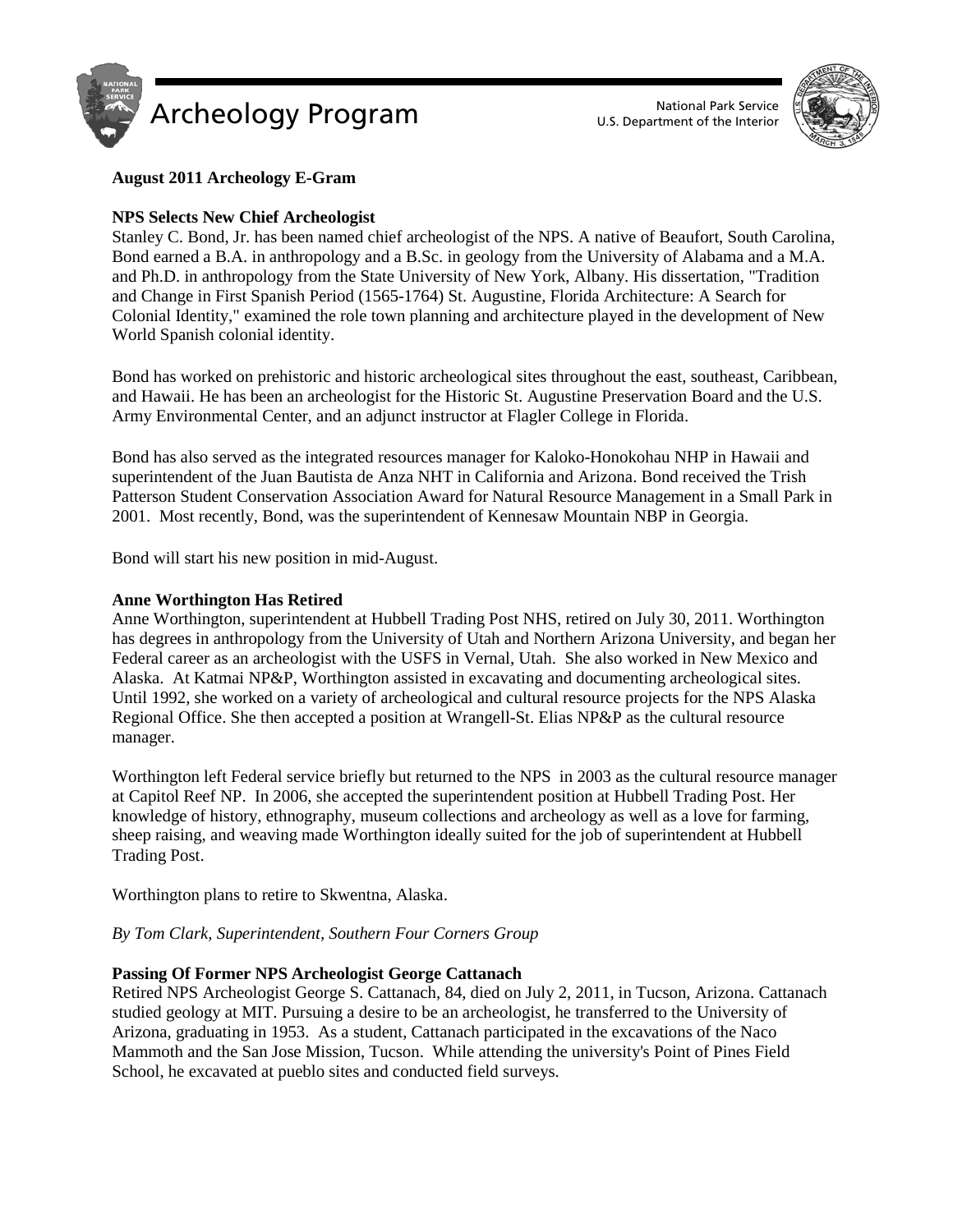After graduation, Cattanach held the position of archeologist at several NPS sites: Montezuma Castle NM, 1954-1956; Fort Union NM, 1956-1958; Mesa Verde NP, 1958-64; Gallup Area Office, 1964-66; and the Washington Office (WASO), 1966-1970. From 1970 to 1972, he was the chief of state plans and deputy grants administrator in WASO. From 1972 until his retirement, Cattanach was chief of the division of structures conservation at the Western Archeological and Conservation Center (WACC) in Tucson. Cattanach is best remembered for his work at Mesa Verde NP and in the area of structures conservation and stabilization. He was the archeologist and field supervisor for the Wetherill Mesa Archeological Project, where he excavated Long House ruin, analyzed material, and prepared a monograph, published in 1980.

At WASO, Cattanach evaluated properties considered for NHL status, presented recommendations to the DOI Advisory Board and reviewed/recommended nominations of archeological sites to the National Register of Historic Places. As chief of the division of structures conservation at WACC, Cattanach and his staff were responsible for materials research, structural monitoring, and ruins stabilization and preservation of sites within the system, including Tumacacori Mission and Casa Grande ruin. George retired in 1990 after 36 years with the NPS as an archeologist.

George was preceded in death by his wife, Betty (2006), and is survived by his sons Dave and Mark. Memorial gifts may be made to Friends of Saguaro National Park.

### *By Mark Cattanach*

### **NPS Updates "Strategies for Protecting Archeological Sites on Private Lands"**

The NPS Heritage Preservation Services website "Strategies for Protecting Archeological Sites on Private Lands" has been updated. "Strategies" is a guide to the wide variety of tools available for protecting archeological sites on private lands. The site contains information on strategies currently being used throughout the U.S., case studies, keys to success, contact information, and links to other sources of useful information. Key strategies include land ownership, financial strategies, development regulation, laws specific to archeology, voluntary strategies, and site management.

The development of this web site was a collaborative effort of two NPS cultural resource programs (Heritage Preservation Services and Archeology Program), The Archaeological Conservancy, the Society for American Archaeology, the Society for Historical Archaeology, the National Trust for Historic Preservation, and the National Conference of State Historic Preservation Officers.

For more information, go to www.nps.gov/history/hps/pad/strategies.html. (Note that this is a new web address -- update your web links if you have linked to the previous version of "Strategies.")

Contact: Susan L. Renaud, Preservation Planning Program Manager (202) 354-2024.

#### **Man Sentenced To Jail For Petroglyph Defacement**

David Smith, 21, of Bullhead City, Arizona, has been sentenced to 15 months in Federal prison and ordered to pay \$9,995 in restitution for defacing petroglyphs with paint balls in Grapevine Canyon, Lake Mead NRA. Grapevine Canyon is considered one of the most sacred places by Colorado River Indian tribes, and the sentence followed a two-hour hearing in which members of six different Colorado River Indian tribes addressed the court. Grapevine Canyon lies within the park just west of Laughlin, Nevada. The area contains over 700 petroglyphs and numerous rock shelters, and is listed on the National Register of Historical Places.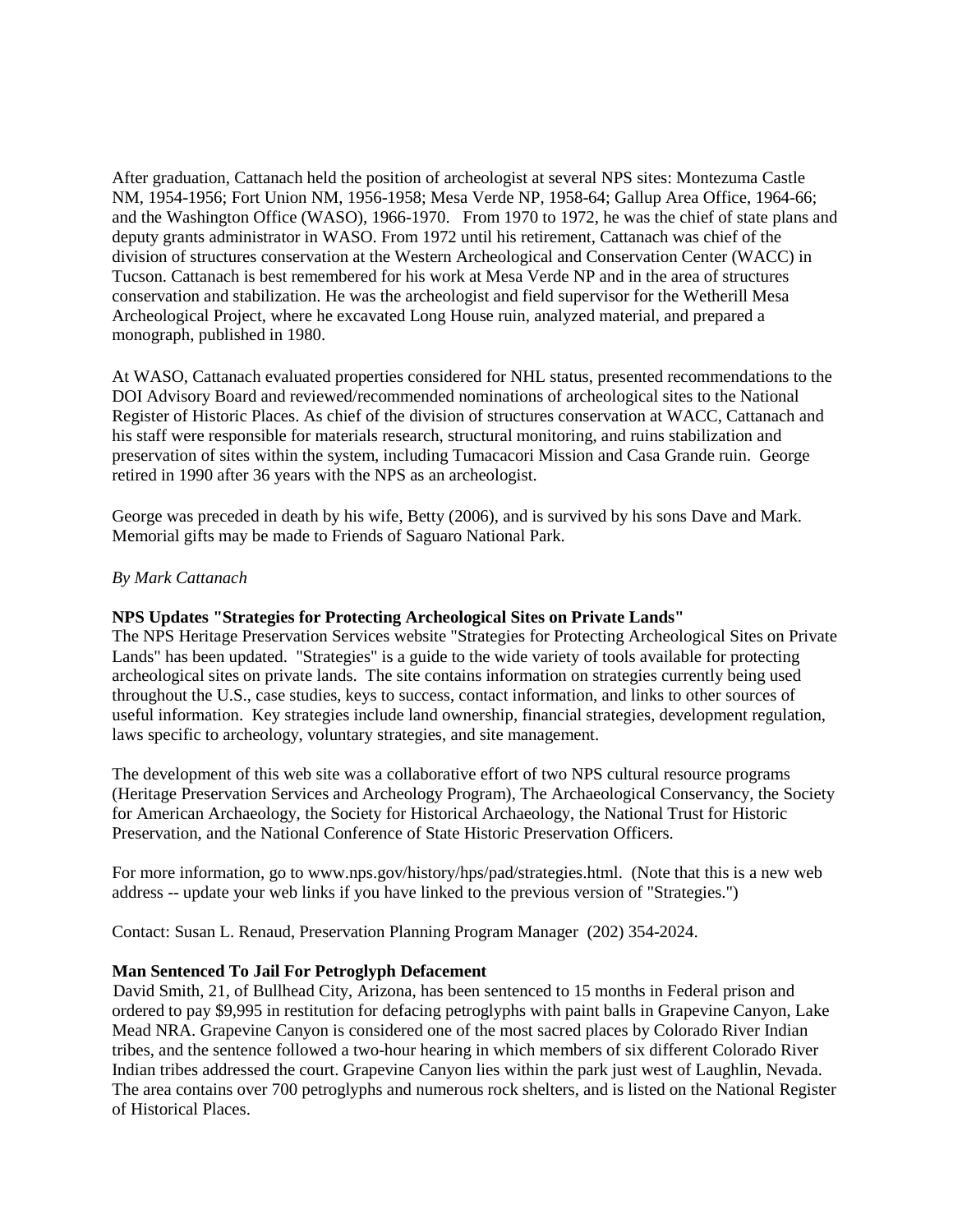Smith pled guilty to a charge of unlawful defacement of an archeological resource, a felony violation of the Archaeological Resources Protection Act. He admitted that he passed signs at the entrance to the canyon saying that it contained cultural resources and that it was illegal to damage and deface them. He also admitted that he knew that the petroglyphs were important to Native Americans. Smith used a fully automatic paint-ball gun and oil-based pellets to shoot at the petroglyphs. Approximately 38 areas containing petroglyphs were defaced, and hundreds of paint balls were scattered and recovered from the Canyon.

Smith was also ordered to serve a year of supervised release and to perform 50 hours of community service. Park staff, assisted by members of area tribes, removed the paint, but residue remains on the petroglyph panels. Colorado River Indians believe that the Grapevine Canyon area is the birthplace of many of their tribes. Archeologists believe that the area has been inhabited and used by humans for at least 1100 years.

### *By Andrew S. Muñoz, Public Affairs Specialist*

# **Society for American Archeology Commends Federal Wildland Fire Fighters**

SAA President Bill Limp sent a letter of appreciation to the National Interagency Fire Center governing board on July 21, 2011, for work carried out by the Southwest Area Incident Management Teams. The teams worked to protect cultural and historic resources threatened by the Las Conchas Fire, Wallow Fire, and other fires in the Southwest this summer. Joe Reinarz and Jerome MacDonald, U.S. Forest Service, in particular, were named for their "careful deployment of archeologists during the fire suppression activities and for explaining to the public why it is important to protect cultural resources during fire fighting. "

The SAA recognizes the important role that archeologists assigned to fire teams play in protecting archeological sites and other resources during fires. "Deploying archeologists on handlines and firelines to identify sites before damage occurs, to mitigate damage to impacted sites, and to advise on watershed rehabilitation is excellent management. Using team archeologists to prepare initial site assessments on the damage caused by fire and to submit recommendations for emergency treatments helps protect and perpetuate sacred sites, archeological sites, and their attendant values to communities of Native Americans, land managers, and scientists."

Within the NPS, training is available to become an archeological Resource Advisor (READ). READs are deployed on fires, and other events that threaten archeological resources. A significant number of archeology READs were deployed to work on Hurricane Katrina damage, and on the Deepwater Horizon Oil Spill.

### **NPS Sessions at the Association for African American Museums**

The NPS and the African American Experience Fund (AAEF) of the National Parks Foundation sponsored two sessions at the Association for African American Museums conference held in Tallahassee, Florida, in August, 2011. NPS Museum Curator Richard Vernon and Lydia Sermons, Executive Director of the AAEF coordinated the sessions.

Sermons moderated "The National Park Service: Interpreting African American History Through Museum Exhibitions" and provided an introductory slide show of NPS units that interpret African American history and culture. The panel for the session included Dr. Kenneth Brown, University of Houston, speaking on archeological research on slave quarters at Cane River Creole NHP; Robert Parker,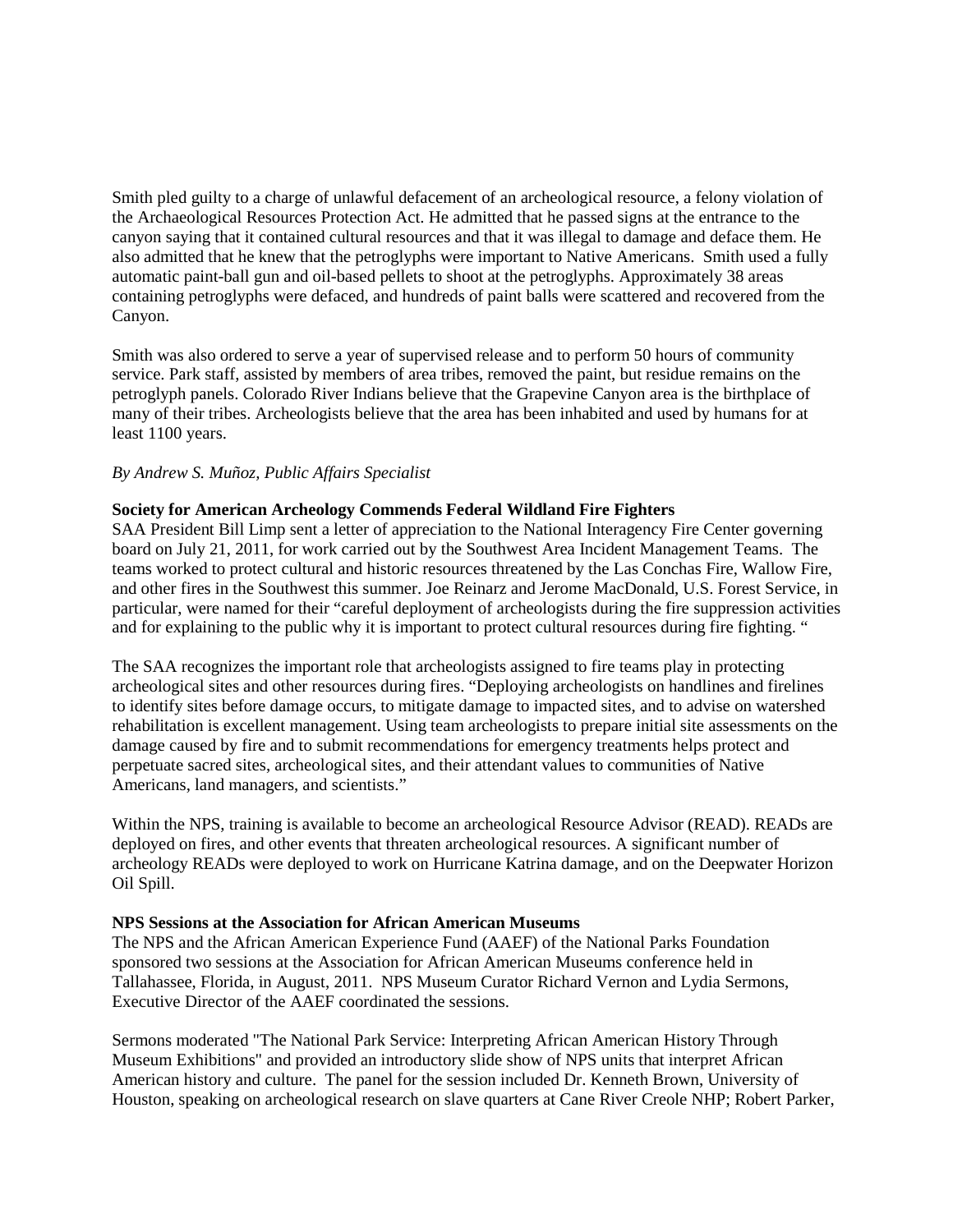Chief of Interpretation, Martin Luther King NHS; and Gayle Hazelwood, Deputy Regional Director, Southeast Region.

The second session was a poster session. Sermons moderated the session, and each presenter provided discussion to accompany the posters.

### *By Richard Vernon, Supervisory Museum Curator, NPS Southeast Archeological Center*

### **Trail Of Tears Teachers Workshop Held**

Twenty-seven educators from Alabama, Georgia, and Tennessee attended the first NPS Trail of Tears Teachers Workshop at the Little River Canyon National Preserve in the last week of July. NPS ranger Keena Graham and park guide Brenton Bellomy from Russell Cave NM organized the week-long event, which included presentations by historians, NPS interpreters, and anthropologists from the Alabama and Georgia Trail of Tears associations. Topics covered different aspects of Indian removal policies, including the environmental impact of removal, the history of removal, and how tribes embraced African-Americans, European-Americans, and Hispanic-Americans.

Workshop attendees visited Trail of Tears-related sites such as New Echota State Historic Site, which was known as the last capital of the Cherokee Nation before their removal. The group also visited Ross's Landing in Chattanooga, Tennessee, where thousands of Cherokees were gathered to take the water route on the Tennessee River to the newly-established Indian Territory in Oklahoma. Additional evening programs for the general public were hosted at DeSoto State Park.

"The story of the Trail of Tears is not easy, comfortable history," said Little River Canyon superintendent John Bundy in his welcoming remarks, "but it is history we should know and remember."

### **Koosharem Band Of Paiutes Renew Ancestral Ties with Capitol Reef National Park Lands**

In a field trip on the first weekend in August, members of the Koosharem Band of Paiutes from Richfield, Utah, visited Capitol Reef NP. For some, it was their first visit to an area to which their people have strong ancestral ties. As a pair of golden eagles soared overhead, band members carried out cultural lifeway activities at the park's Capitol Reef Field Station. Park staff requested that band members review and comment on interpretive demonstrations and exhibits that the park uses in presentations to the general public. Given the project's twin goals – better tribal understanding of Paiute links to this landscape and better park staff understanding of the band's interests in park resources – the activities helped foster a better understanding of Paiute perspectives and the wisdom they hold.

The visit was one component of a Colorado Plateau Cooperative Ecosystem Studies Unit (CESU) project, "Paiutes of Capitol Reef National Park." The project is promote a better understanding of the band's cultural connections to the Capitol Reef landscape. The project also is collecting traditional ecological and cultural knowledge through interviews with Koosharem Band elders, reviews of the most relevant academic literature, and the creation of new maps of traditional Paiute natural and cultural resources in the Capitol Reef NP area.

For the park's Paiute guests, this visit was not the project finale but the beginning. "It might be our first visit," said Elliott Yazzie, chairman of the Koosharem Band of Paiutes, "but it won't be our last." At the weekend farewell, members of the band suggested making the field trip an annual event. The shared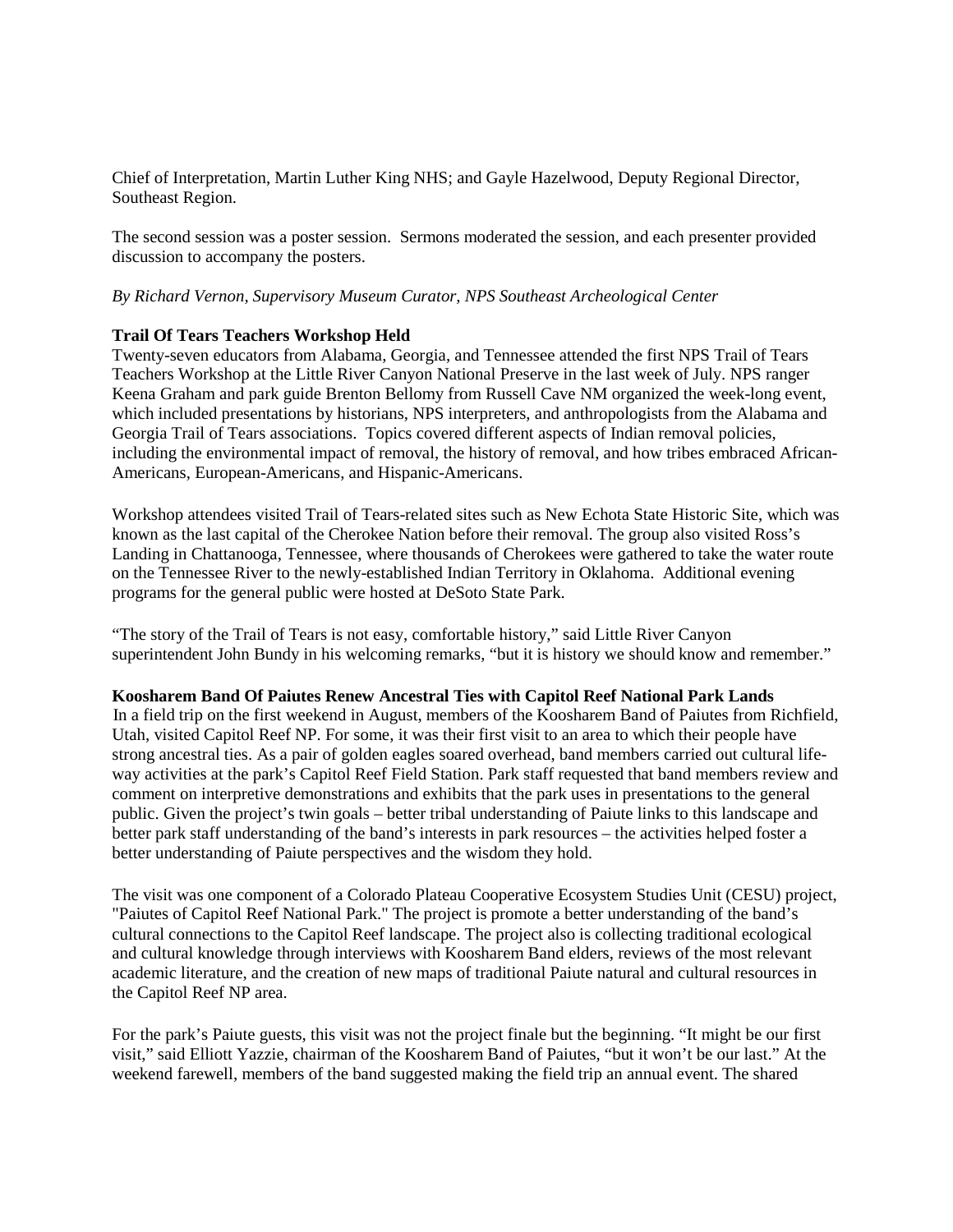experiences and communication over the weekend fueled hopes that this initial project can kindle an open and continuing dialogue between the Paiute Tribe of Utah and Capitol Reef staff.

Partners in the project include the Paiute Indian Tribe of Utah, Capitol Reef NP, Round River Conservation Studies, and Utah State University. Funding was provided by the Colorado Plateau CESU.

*By Dava Davy McGahee, Cultural Resources Program Manager*

### **Special Issue of the SAA Bulletin Available**

What DO archeologists do in the 21st century? What kinds of jobs and careers ARE they working at? This special issue of the SAA Archaeological Record provides 12 personal accounts of careers in archeology that prove that archeology is about MUCH more than digging.

This issue can be accessed for free through this link: [http://goo.gl/B0z2f](http://www.linkedin.com/redirect?url=http%3A%2F%2Fgoo%2Egl%2FB0z2f&urlhash=Nkc8&_t=tracking_anet_)

### **New Director of ICOMOS**

The US/ICOMOS Board of Trustees is pleased to announce that Donald G. Jones will be its Director. Dr. Jones joined US/ICOMOS in August 2003 as Director of Programs. In this capacity, Jones was responsible for the US/ICOMOS International Exchange Program, annual symposium, membership, and other programs and activities.

Prior to joining US/ICOMOS, Jones served as Assistant Director of the Center for Heritage Resource Studies and a Faculty Research Associate, Department of Anthropology, both at the University of Maryland. He also assisted with the development of four online courses for the NPS Archeology and Ethnography Program's training program for archeologists and interpreters.

Dr. Jones has worked in the international educational tourism industry as a lecturer and tour manager. Other international experience includes work on archaeological investigations in the Caribbean and in Greece. He holds a MA and PhD in Archaeological Studies from Boston University, where he served as Assistant Director of the Office of Public Archaeology.

The U.S. National Committee of the International Council on Monuments and Sites (US/ICOMOS) fosters heritage conservation and historic preservation at the national and international levels through education and training, international exchanges of people and information, technical assistance, documentation, advocacy and other activities consistent with the goals of ICOMOS and through collaboration with other organizations. US/ICOMOS is a private, non-profit, non-governmental organization with  $501(c)(3)$  status.

### **Presidio Trust Offers Training on Cultural Resource Interpretation**

Presidio Trust is offering "Effective Interpretation of Archeological and Cultural Heritage Resources" (Module 440), an interdisciplinary workshop at the Presidio of San Francisco, California, on October 23- 28, 2011. The 5-day workshop will enhance interdisciplinary communication skills for using a team approach to develop and produce effective public interpretation, and education programs and products. Interpreters and educators gain knowledge of archeological and cultural heritage for developing presentations and media about cultural heritage resources.

Cultural resource specialists and archeologists gain knowledge and skills in interpretation for developing interpretive presentations and media about cultural resources. Each group will gain knowledge and skills